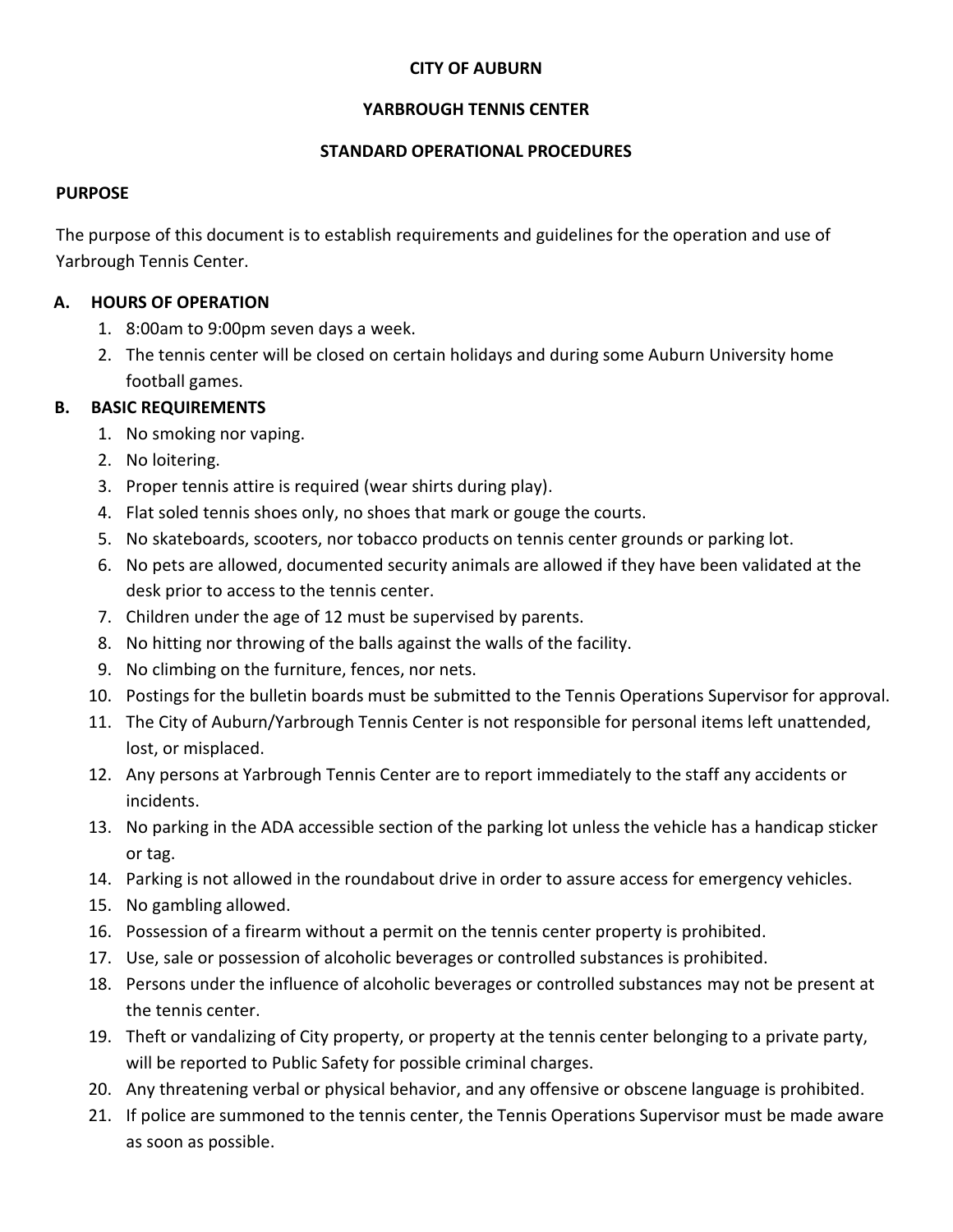- 22. All reservation of courts shall follow the procedures as described herein.
- 23. All rules, regulations, policies, or other procedures as defined for Yarbrough Tennis Center or for City of Auburn facilities will be enforced. Any violations of said rules, regulations, policies, or other procedures may result in restriction from future use, and additionally charges may be filed with appropriate Public Safety departments for said violations.

## **C. MEMBERSHIP AND NON-MEMBER FEES**

- 1. Clay courts 12 month membership for an individual \$250.00.
- 2. Clay courts 12 month membership for a family \$400.00 (includes spouse and dependent children under the age of 21).
- 3. Clay courts 12 month membership for a junior player \$200.00.
- 4. Clay courts non-member per person fee \$5.00 for one and a half hours.
- 5. Outdoor hard courts 12 month membership for an individual \$125.00.
- 6. Outdoor hard courts 12 month membership for a family \$225.00 (includes spouse and dependent children under the age of 21).
- 7. Outdoor hard courts 12 month membership for a junior player \$75.00.
- 8. Outdoor hard courts non-member per person fee \$3.00 for one and a half hours.
- 9. Indoor hard courts 12 month membership for an individual \$250.00.
- 10. Indoor hard courts 12 month membership for a family \$425.00 (includes spouse and dependent children under the age of 21).
- 11. Indoor hard courts 12 month membership for a junior player \$180.00.
- 12. Indoor hard courts non-member per person fee \$10.00 for one and a half hours.
- 13. Indoor hard courts 12 month membership may be added to a Clay courts or Outdoor membership for \$120.00 for an individual or \$300.00 for a family.

# **D. RESERVATION OF COURTS**

- 1. Courts may be blocked out on the tennis center calendar more than two days in advance for use by the Auburn University teams for practice or matches, for tournaments, for City clinics, for League matches, or for other events as determined by the City of Auburn. This calendar is maintained by the Tennis Operations Supervisor.
- 2. Members may reserve courts two days in advance.
- 3. Members may reserve courts in one and a half hour time slots (90 minutes).
- 4. Members may only reserve the court surface they are a member of, and can only reserve one court under one respective name (different family members may be on more than one court, but those family members must play on the court that they have reserved).
- 5. Courts cannot be reserved by members in back to back time slots.
- 6. If two or more members are on a court they may not reserve another back to back block of time under one of their names on that same court.
- 7. Tennis instructors that have been validated by the City of Auburn may reserve courts one day in advance.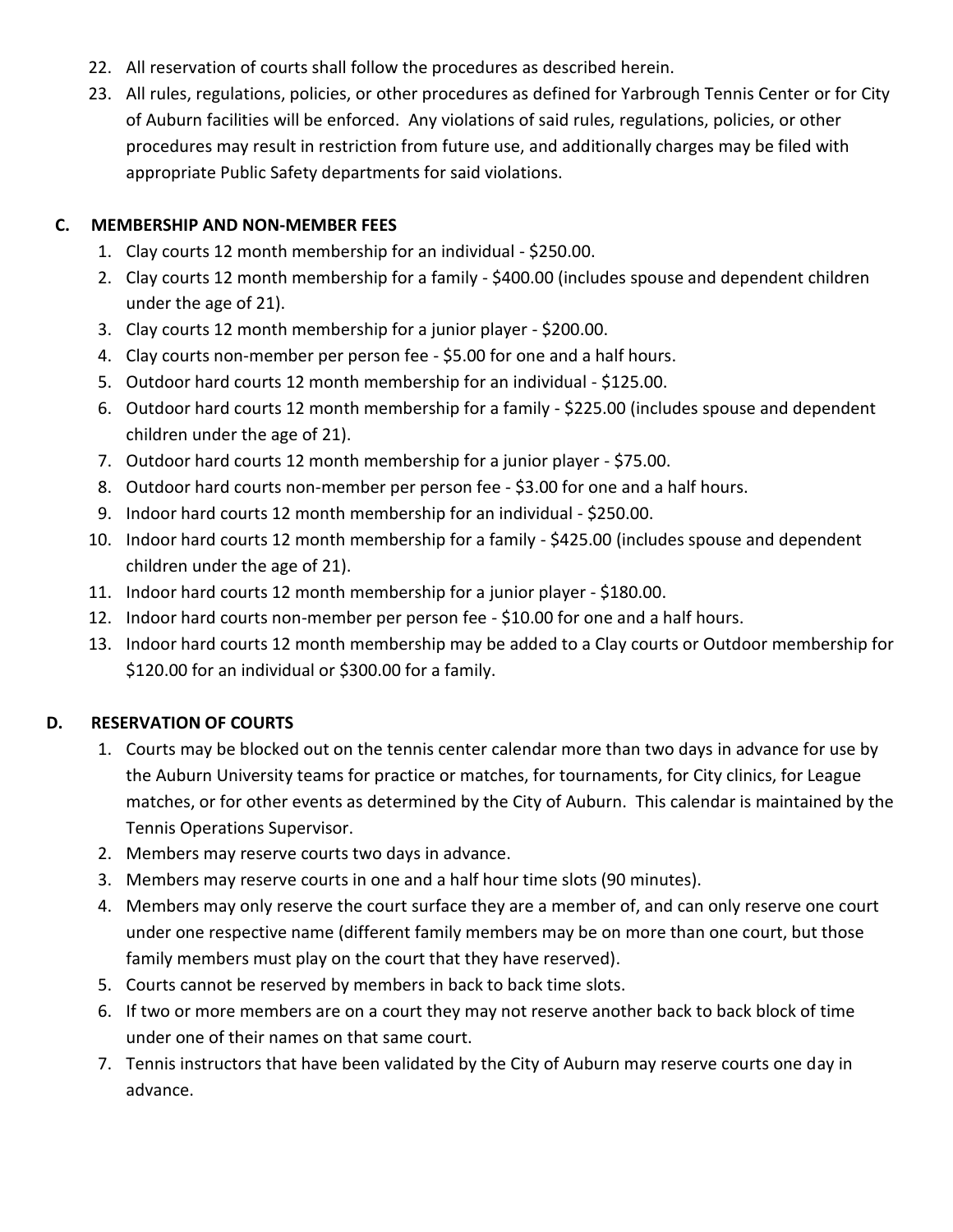# **E. SCHEDULING OF COURTS**

- 1. Courts will be scheduled based on valid reservations, and based on the Courts Priority (F) listing as shown below.
- 2. Players may be asked to vacate a court if they have played for one and a half hours.
- 3. If a player has been asked to leave a court then they can wait for another court to come open to play on that court (non-members would pay the court fee again).
- 4. Outside of pre-scheduled tournaments or events the Auburn University teams may require use of any hard court (outdoor or indoor) at any time. If there are players/tennis instructors on a court and Auburn University requests immediate use of that court, then those players/instructors have up to 30 minutes to finish and then they must vacate that court.
- 5. Members are required to notify the tennis center in the event they will not be using a reservation.

## **F. COURTS PRIORITY**

- 1. Indoor and Hard Courts
	- 1. Auburn University matches and practices, or City of Auburn tournaments or events
	- 2. City of Auburn tennis clinics
	- 3. Leagues
	- 4. Members with reservations
	- 5. Non-members
	- 6. Tennis instructors as validated by the City of Auburn that are delivering private lessons/clinics
- 2. Clay Courts
	- 1. City of Auburn tournaments or events
	- 2. City of Auburn tennis clinics
	- 3. Leagues
	- 4. Members with reservations
	- 5. Non-members
	- 6. Tennis instructors as validated by the City of Auburn that are delivering private lessons/clinics

# **G. CHECK IN PROCEDURE**

- 1. All members and non-members must sign-in at the front desk.
- 2. Credit cards, cash, and checks are accepted.
- 3. Bills higher than \$20.00 may not be taken if sufficient change is not available. No breaking of bills without payment, and there is no "cash back" allowed on credit/debit card payments.
- 4. Desk staff will assign players to courts.

## **H. WEATHER PROCEDURES**

1. When lightning is sighted, or there are other inclement weather issues as defined by the tennis center staff, all players and any other persons present at the tennis center must get off the outdoor courts and seek shelter. Play may resume on the outdoor courts 25 minutes after the last lightning strike, and after the tennis center staff has determined the outdoor courts are ready for play.